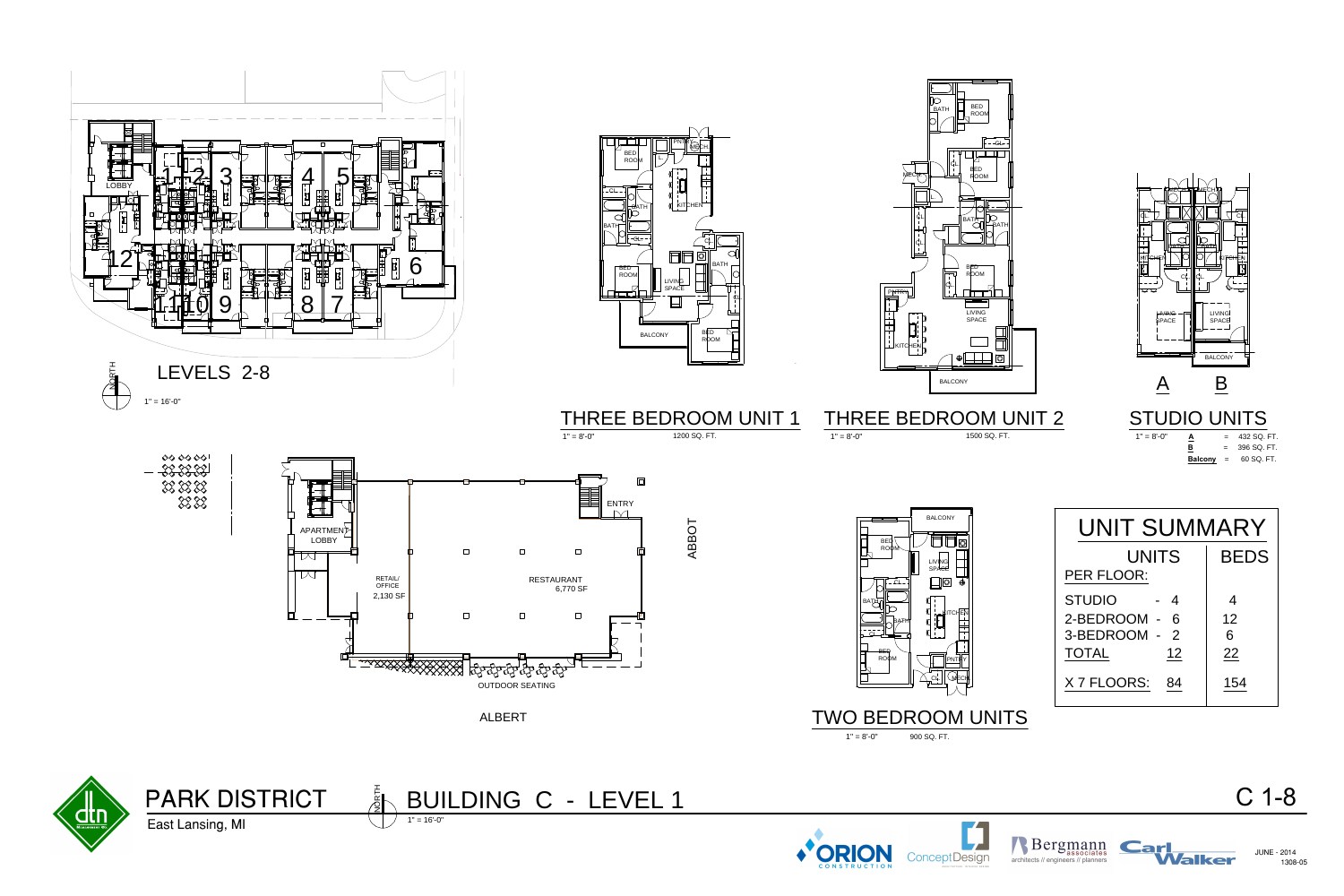PARK DISTRICT

East Lansing, MI

D-1

### $NORTH$   $1" = 16'-0"$ BUILDING D - LEVEL 1











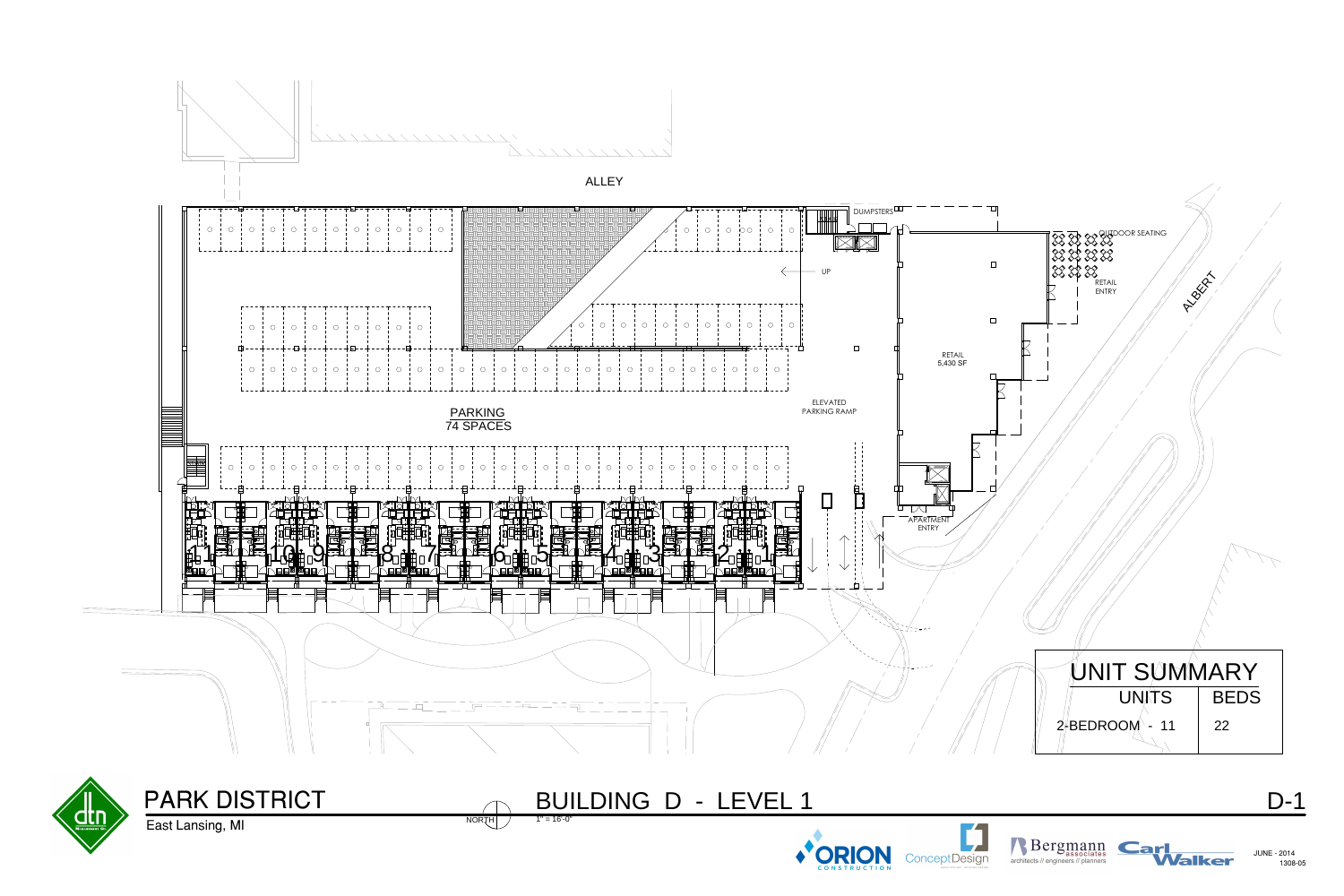*Nalker* 

East Lansing, MI





















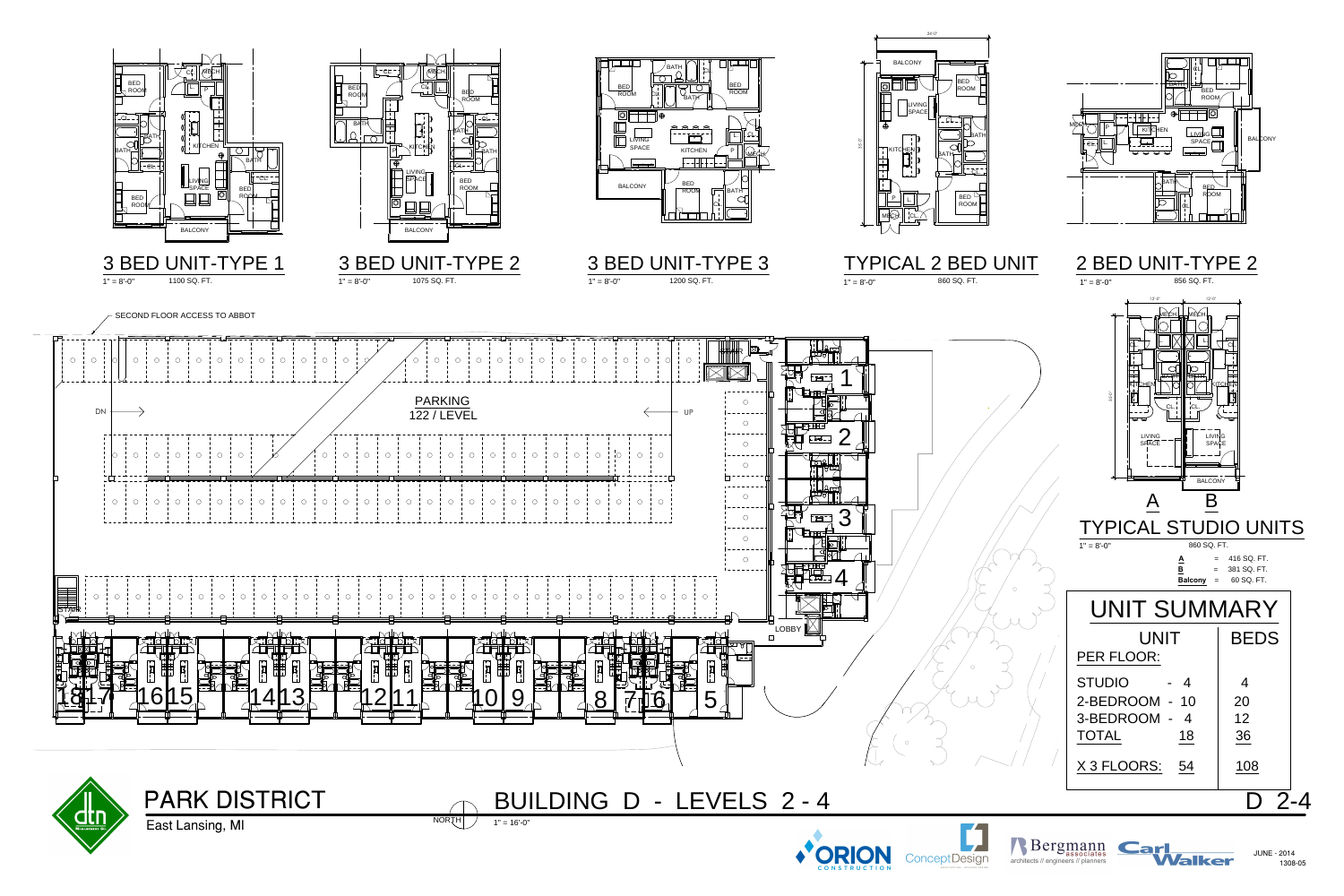JUNE - 2014



East Lansing, MI

1308-05



## BUILDING D - LEVELS 5 - 8









24'-0"



Rergmann<br>architects // engineers // planners